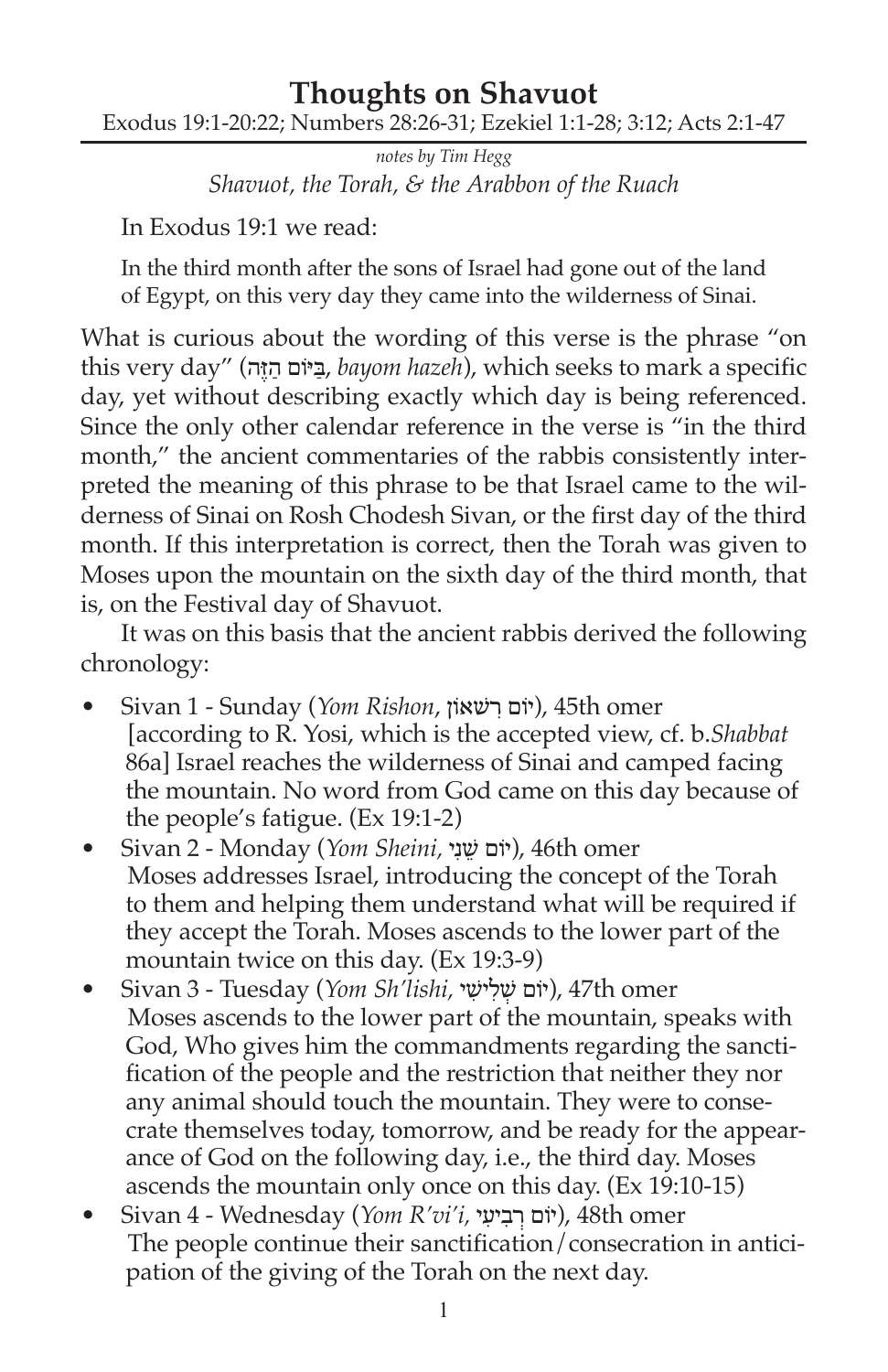- omer th49 ,)יֹום חֲ מִ יׁשִ י ,*Chamishi Yom* (Thursday 5 Sivan• In the morning the people heard a loud blast of the Shofar, came to the foot of the mountain, and saw the mountain all in smoke as it quaked at the descent of God upon it. The Shofar blasts grew louder and louder, then Moses spoke to God and He answered him with thunder. God once again instructed Moses to warn the people about coming upon the mountain. He instructs Moses to return to the people, warn them about breaking through into the cloud on the mountain, and then to return again with Aaron.
- Sivan 6 Friday (*Yom Shishi*, י ִשׁ ִשׁ וםֹי(, 50th day, *erev Shabbat* The chronology is a bit uncertain. Some of the Sages say that Moses built the altar (Ex 24:4) on the 5th of Sivan while others reckon it to be built on the 6th (m.*Shabbat* 24.4; cf. Rashi). Exodus 24:4 seems to indicate that Moses arose early in the morning, which seems to be on the day after God's initial appearance in the cloud of smoke (Sivan 5). The biblical narrative seems to put the events of Ex 24 on the day following the events of Ex 19:25. If this is correct, it was on Sivan 6 that Moses, Aaron, Nadab, Abihu, and the 70 elders went up to the mountain (they returned to the people after Moses and Joshua went on alone), and Moses and Joshua continued on (Joshua apparently did not go the full distance with Moses, who alone entered the presence of the God, cf. 24:2) to receive the stone tablets upon which the Ten Words were written by the "finger of God." Sivan 6 is Shavuot.

From this chronological understanding of the Exodus text, the long tradition has been that the initial giving of the Torah to Moses (and thus to Israel) occurred on Shavuot (cf. b.*Pesachim* 68b).

Some of the Sages also envisioned the Torah as a Ketubbah or "marriage contract" between God and Israel. Jeremiah 31:31–32, which announces the future establishment of the "new covenant" with Israel, may hint at this:

Behold, days are coming," declares Adonai, "when I will make a new covenant with the house of Israel and with the house of Judah, not like the covenant which I made with their fathers in the day I took them by the hand to bring them out of the land of Egypt, My covenant which they broke, although I was a husband to them," declares Adonai.

Here, God portrays the Torah as a marriage covenant between Himself and Israel. Since the Sinai covenant was a written document, it is easy to see how it could be envisioned as a *ketubbah*, the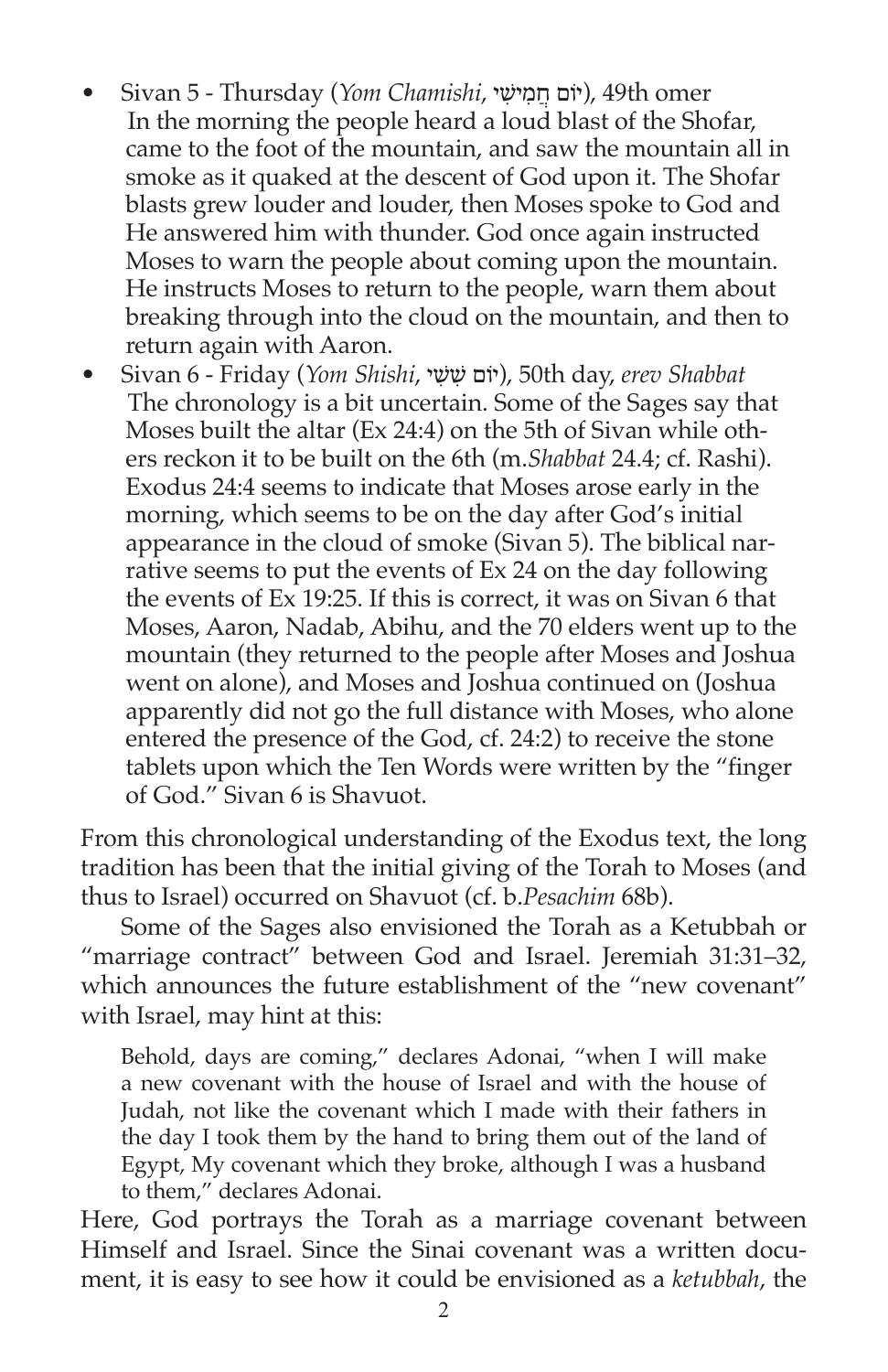marriage contract between a man and the father of his bride.

With this background in view, it is most interesting that God chose the Festival of Shavuot to be the time when He, in accordance with Yeshua's promise (cf. Lk 24:49; Acts 1:4), would send forth His Spirit to empower His disciples to evangelize the nations, thus gathering together the elect from all the peoples to join the remnant of Israel in the salvation procured by Yeshua. It was by the power of the Ruach HaKodesh that promise made to Abraham ("in you all the families/nations of the earth shall be blessed") would be fulfilled—that the light of the Torah would reach even the most remote parts of the world (cf. Is 42:4; Acts 1:8).

Not only did the outpouring of the Spirit on that Shavuot link the work of the Spirit with the giving of the Torah and God's purpose to bring the elect of the nations to hear and receive its revelation, it also linked the presence of the Spirit with the concept of a covenant of marriage between God and His chosen people. In Ephesians 1:13–14, Paul teaches that the indwelling Spirit is Himself a "guarantee" of the believer's final redemption:

In Him [Messiah], you also, after listening to the message of truth, the gospel of your salvation—having also believed, you were sealed in Him with the Holy Spirit of promise, who is given as a pledge of our inheritance, with a view to the redemption of God's own possession, to the praise of His glory.

Note that Paul uses two metaphors in regard to the presence of the Holy Spirit in the life of the believer. First, he states that the believer "is sealed" (*sphragizõ,* σφραγίζω) in Messiah by the "Holy Spirit of promise." This metaphor is most likely taken from the sealing of a document in ancient times, which gave it full authenticity because the document was guarded against being changed or modified (e.g., b.*BavaBatra* 160b). Thus, the promise of our final and complete redemption is secured by the gift of the Spirit Himself, as Paul states later in Ephesians: "Do not grieve the Holy Spirit of God, by whom you were sealed for the day of redemption" (Eph 4:30). Like the *Ketubbah* (marriage contract), which was a legal document securing the future marriage of the bride and groom, so the presence of the Holy Spirit in the life of the believer is a sure guarantee that the believer has come into a covenant relationship with God through His Messiah, Yeshua, a covenant that will, in the future, be fully realized.

Indeed, the second metaphor employed by Paul in our Ephesians